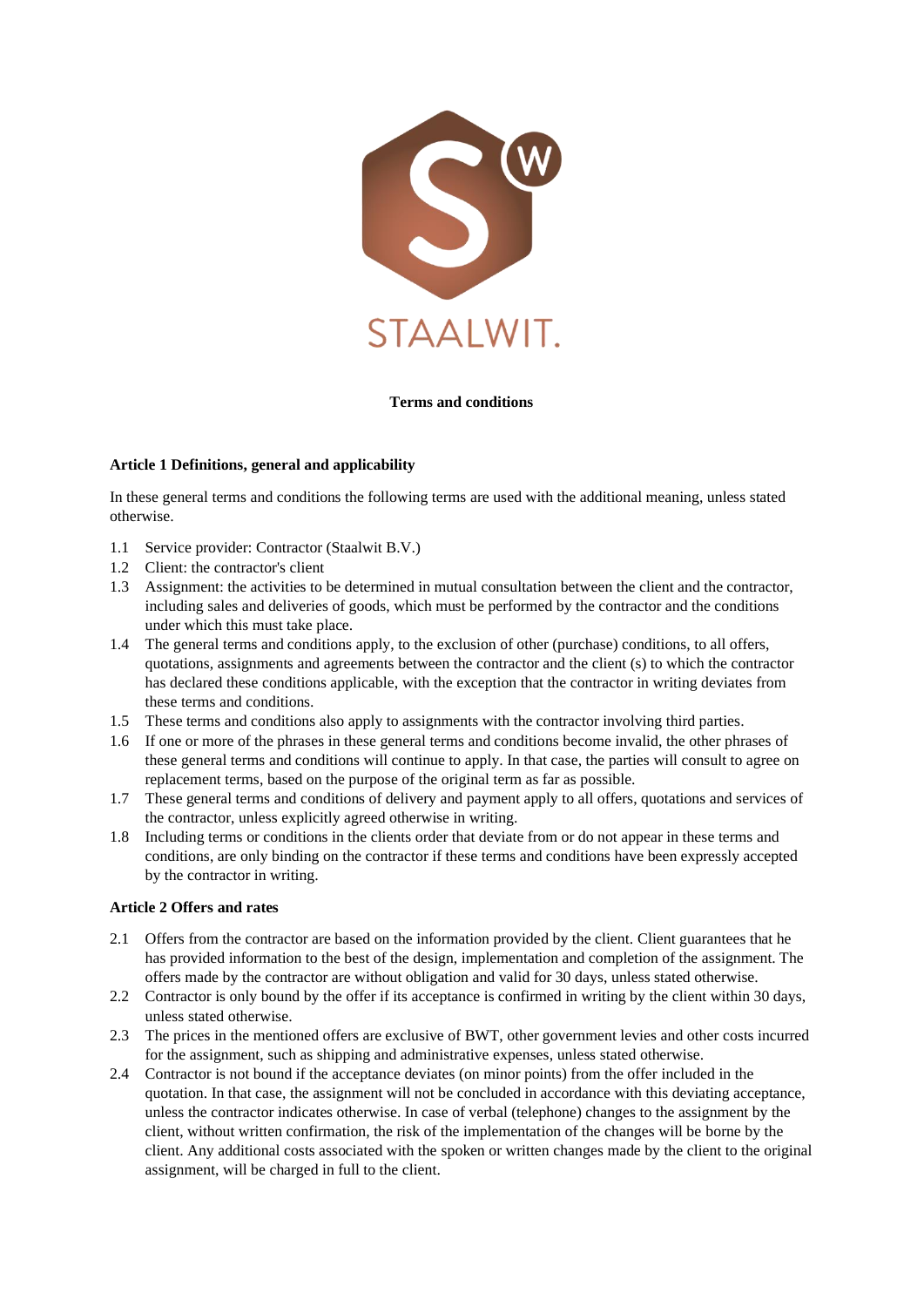- 2.5 A composed quotation does not oblige the contractor to execute part of the assignment against a corresponding part of the stated price.
- 2.6 Offers do not automatically apply to future assignments.

### **Article 3. Execution of the agreement and involvement of third parties**

- 3.1 Contractor will carry out the activities within the framework of the assignment, to the best of its knowledge, expertise and ability.
- 3.2 As it is necessary for the proper execution of the assignment, contractor has the right to have (parts of) the work carried out by third parties. He does this in consultation with the client and will do his utmost to achieve the agreed conditions and quality.
- 3.3 Contractor does not accept any liability for the work performed by third parties, insofar as they themselves have entered into an agreement with the client.
- 3.4 Contractor is not liable for damage that has arisen because he relied on incorrect and / or incomplete information provided by the client, unless he should have been aware of the inaccuracy or incompleteness of the information.
- 3.5 If it has been agreed that the assignment will be carried out in stages, the contractor may suspend the execution of those parts that belong to a subsequent phase until the client has approved the results of the preceding phase in writing.
- 3.6 If work is carried out for the assignment by the contractor or third parties engaged by the contractor at the location of the client or a location designated by the client, the client will provide the facilities reasonably desired by those employees free of charge.
- 3.7 Contractor has every right to withdraw as an executing party if a stagnated collaboration arises from the client.
- 3.8 Unless otherwise agreed, the assignment does not include an investigation into the existence of patent, copyright and portrait rights of third parties. The same applies to any investigation into the possibility of such forms of protection for the client.

## **Article 4 Changes to the assignment or additional work**

- 4.1 The client accepts that the time schedule of the assignment can be influenced if the parties in the meantime decide to change the approach, method or size of the assignment and the resulting activities.
- 4.2 If interim changes occur in the performance of the assignment by the client, the contractor will make the necessary adjustments commissioned by the client.
- 4.3 If this leads to additional work, he will charge this as an additional assignment to the client. Contractor may charge the additional costs to the client for changing the assignment.
- 4.4 Contrary to paragraph 1, the contractor will not charge additional costs if the change or additions to the assignment is the result of circumstances that can be attributed to the contractor.

# **Article 5 Contract duration and execution deadline**

- 5.1 Contractor represents the interests of the client within the limits of the assignment given. The client is not entitled to have the agreed work carried out by a third party without consultation with the contractor. Nor is the contractor entitled to provide corresponding services to other clients without consultation with or permission from the client, insofar as they compete with the client concerned.
- 5.2 Unless explicitly agreed otherwise in writing, or unless this arises from the nature of the assignment, the assignment from the client to the contractor is valid for an indefinite period of time, included that both parties can cancel it by registered mail from the moment the relationship has lasted six months. writing with due observance of a period of six months. If a term has been agreed within the term of the assignment for the completion of certain activities, this is not a strict deadline. If the implementation period is exceeded, the client must therefore give the contractor written notice of default.
- 5.3 During the period of six months referred to in the previous paragraph, the client is obliged to fulfill the applicable remuneration agreements with the contractor as if there had been no termination.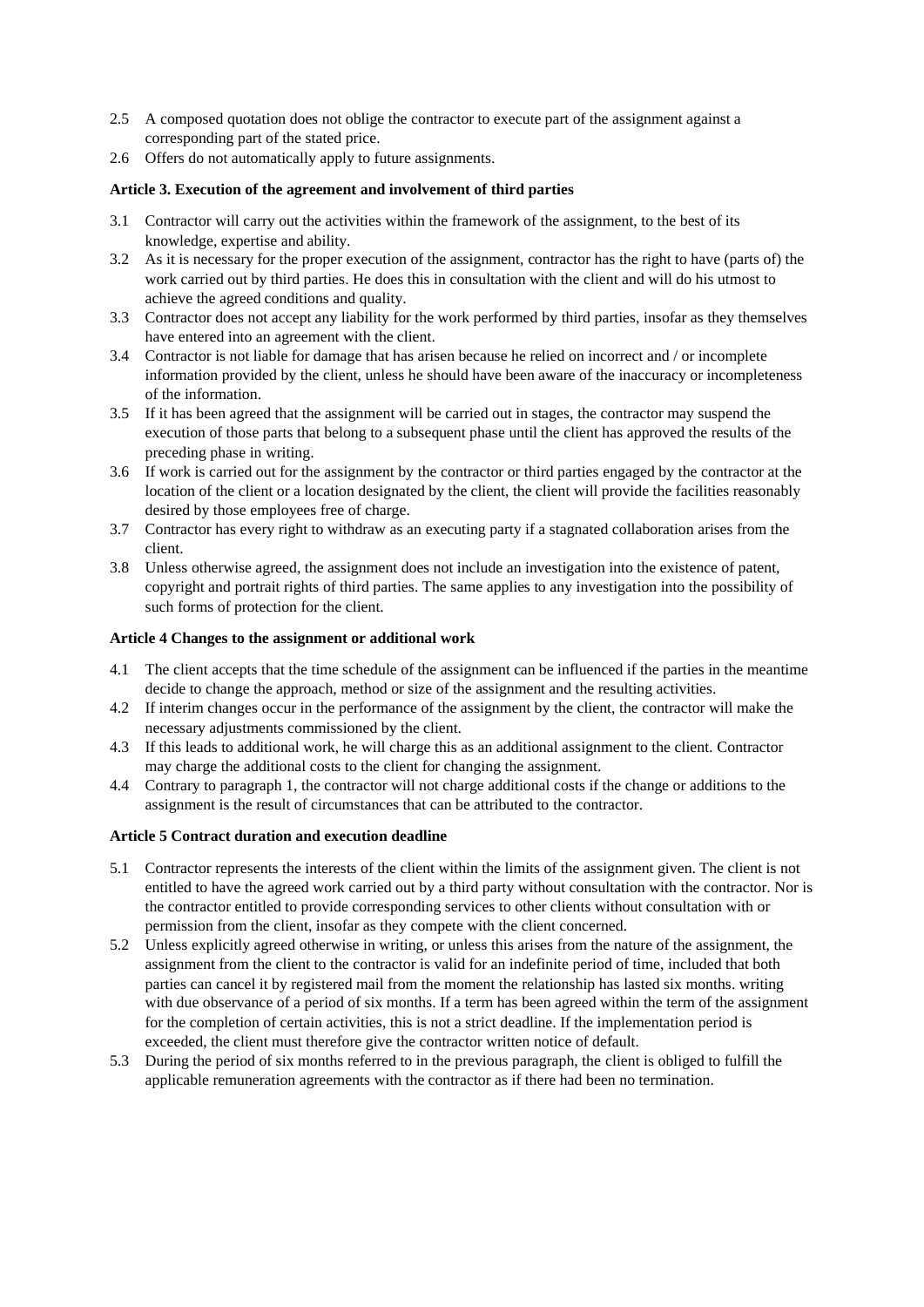### **Art. 6 Export and Import of ICT equipment**

- 6.1 Contractor sells and purchases the equipment and / or other items according to nature and number as agreed in writing, just as the customer buys / supplies them from the contractor.
- 6.2 Contractor does not guarantee that the equipment is suitable for the actual use intended by the customer, unless the intended use is specified clearly in the written agreement.
- 6.3 If agreed in writing, the contractor will deliver the equipment sold to the client at a location to be designated by the client, both nationally and internationally.
- 6.4 Contractor will notify the client on time before delivery of the time when he intends to deliver the equipment.
- 6.5 Delivery of the equipment takes place at the agreed place of delivery in the country of destination at the agreed rates.
- 6.6 If agreed in writing, the contractor will install the equipment or have it installed.
- 6.7 In all cases, the client will provide a suitable installation site with all necessary facilities, such as cabling, for delivery of the equipment.
- 6.8 The client will grant the contractor access to the installation site during the normal working hours of the contractor for the performance of the work.
- 6.9 The client is free to return the shipment no later than five days after receipt of the product. The costs of return are for the account of the client.
- 6.10 The contractor will ensure safe custody or storage of the ICT equipment. The contractor is also insured against the risk of destruction, damage, theft or any other risk with regard to the ICT equipment.
- 6.11 Contractor can also purchase ICT equipment that is depreciated or replaced or is no longer in use. In that case, the contractor is not obliged to return ICT equipment to the client, or to arrange for payment for the ICT equipment if this has not yet taken place.
- 6.12 Contractor is free to resell, deliver / offer the ICT equipment sent in / sold by the client for waste processing or recycling.

#### **Article 7 Payment conditions and guarantee**

- 7.1 Payment must be made within 14 days after the invoice date, unless otherwise agreed. Unless otherwise agreed, the client owes a payment of 4% per day, for each subsequent day, of the outstanding amount.
- 7.2 After the due date, the client is in default by operation of law and the contractor is entitled to charge the statutory rate. The client calculates the rate on the amount to be paid from the moment that the client is in default until the amount has been paid in full.
- 7.3 Contractor has the right to have the payments made by the client extend in the first place to deduct the costs, then to deduct the rate that has become due and finally to deduct the principal sum and the current rate. Contractor can, without being in default as a result, refuse an offer for payment if the client indicates a different order for the payment. Contractor can refuse full payment of the principal sum, if the vacant and accrued rate and collection charges are not also paid.
- 7.4 In the event of liquidation, bankruptcy, seizure or suspension of payment of the client, the claims of the contractor on the client are immediately due.
- 7.5 In the event of non-fulfillment of the conditions by the client, all costs incurred in order to be able to claim are for the client, both judicial and extrajudicial, whereby the latter costs amount to at least 15% of the amount of the outstanding claim (s).
- 7.6 Payment must be made in euros by means of a cash, giro or bank transfer and / or bitcoins into an account specified by the client.
- 7.7 The client offers a warranty with regard to the production, design and realization of a project. If it appears that the project, designed and realized by the client, does not work correctly or has been carried out as described in the quotation, the client will make adjustments without further costs. With regard to the term for warranty, reference is made to article 15.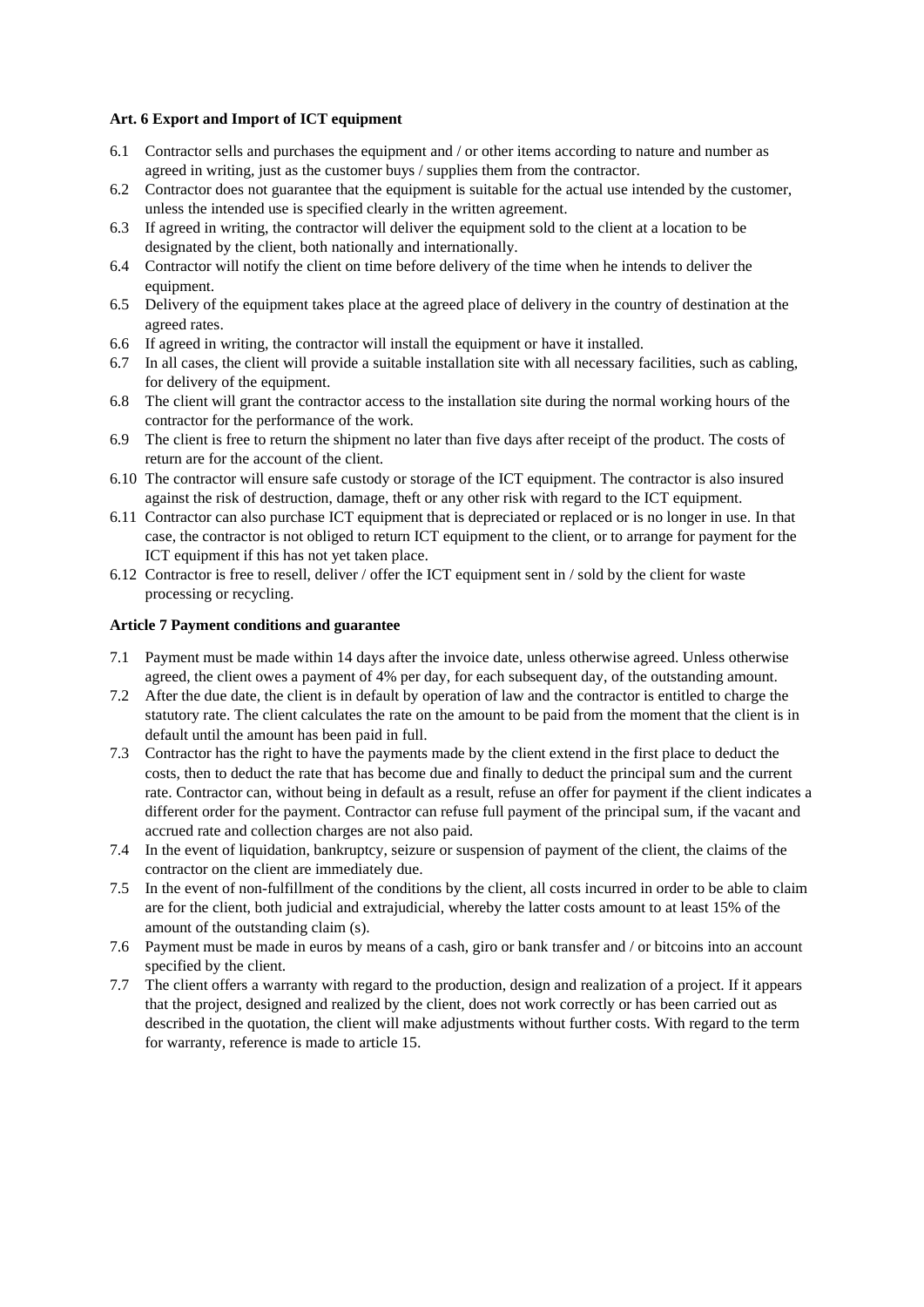### **Article 8 Retention of ownership**

- 8.1 All goods delivered by the contractor, such as designs, sketches, drawings, films, software and (electronic) files, become the property of the client, unless otherwise agreed.
- 8.2 If third parties impose an attachment on delivered goods to retention of title or if they wish to establish or assert rights thereon, the client and / or the contractor must inform each one of this as soon as can be expected.
- 8.3 The goods delivered by the contractor, which according to paragraph 1 of this article, are subject to retention of title, may only be resold in the context of normal business operations but may never be used as a means of payment.

### **Art 9 Intellectual property and copyright**

- 9.1 All intellectual property rights to the products and / or services developed or made available to the client on the basis of the agreement, including logos, texts, websites, software, data or other materials such as designs, documentation, reports, quotations and as well as preparative material thereof, will ultimately rest with the client.
- 9.2 All goods delivered to the client become the property of the client after the amount that the client owes the contractor on the basis of the agreement concluded between the parties has been paid in full to Contractor.
- 9.3 All goods delivered by the contractor to the client are intended for use by the client and may be reproduced, made public or brought to the attention of third parties with the prior consent of the contractor.
- 9.4 Unless the parties have explicitly agreed otherwise in writing, the contractor has the right to use the name of the client and the goods manufactured for the client for its own publicity and promotional purposes.
- 9.5 Contractor will transfer the copyrights to the individual elements with regard to own image creations, programming, texts, image concepts, etc. to the client. Contractor has the right to include his name on the website in a modest manner. The manner in which this attribution will take place will be determined in mutual consultation.
- 9.6 For the daily use of the website, the client is permitted, within the limits agreed in writing with the contractor, to make changes to the content of the databases, underlying pages and the tree structures.
- 9.7 With the prior written consent of the contractor, the client is permitted to make a variant or derivative of the design of the website or to apply or use (elements of) that design outside the website or the agreements made between the parties.

### **Art 10. Confidentiality and Confidential Information**

- 10.1 The Contractor will guarantee confidentiality as much as possible in the performance of the assignment. If necessary in the context of the assignment, the client grants permission to disclose data to third parties.
- 10.2 Contractor will carefully store all information and files received from the client during the term of the agreement and will take all reasonable measures to prevent unwanted access (for example by hackers) to this information.
- 10.3 Contractor will take all reasonable precautions to keep the confidential information secret and guarantees that its employees and other persons involved in the performance of the agreement under its responsibility will also comply with this obligation of confidentiality.
- 10.4 Contractor adheres to the requirements set by the Algemene Verordening Gegevensbescherming (General Data Protection Regulation) when processing personal data.
- 10.5 It may be that sensitive and / or special personal data are processed during the execution of the assignment. For the sake of certainty, the contractor will ask to give permission for the above, only when this is required in the case that other principles are not sufficient. By agreeing to the assignment, the client is deemed to have explicitly granted such permission.
- 10.6 The duty of confidentiality does not apply if the contractor is obliged to disclose the confidential information as a result of legislation and / or regulations or a court decision and cannot invoke a legal or a right of non-disclosure permitted by a court. This exception also applies to employees and other persons as referred to in the previous paragraph.
- 10.7 In the event of the end of the agreement, the contractor will delete all personal data in its possession and received from the client within a reasonable period of time in such a way that they can no longer be used and are no longer accessible.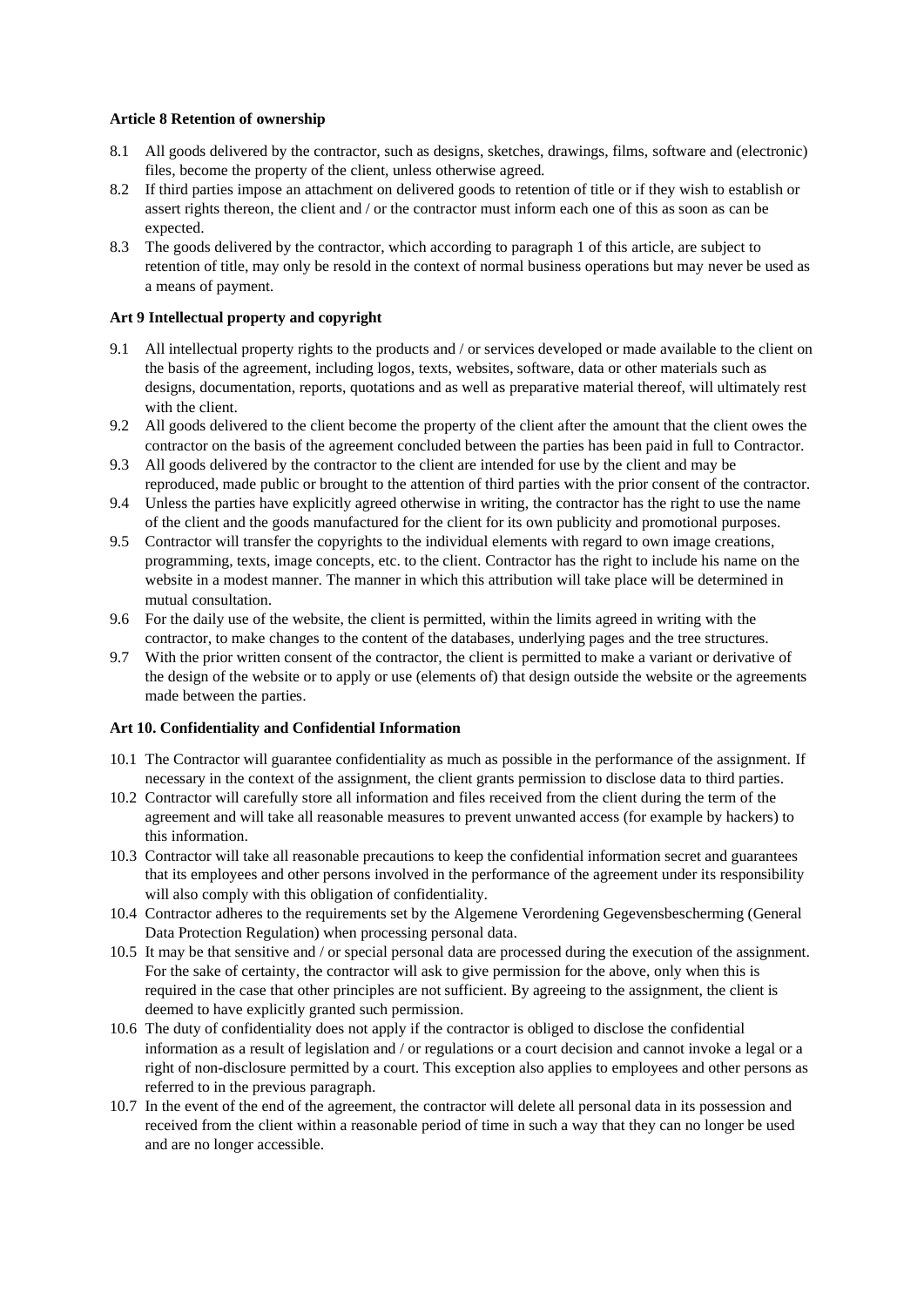#### **Art 11 Suspension and termination**

- 11.1 The contractor is authorized to suspend the fulfillment of the conditions or to dissolve the agreement, if the client does not, not fully or not timely fulfill the conditions under the agreement, if after the conclusion of the agreement, circumstances that have come to the knowledge of the contractor give good grounds that the client will not fulfill the conditions, if the client is requested to deliver security for the fulfillment of his conditions under the agreement when the agreement is concluded and this security is not provided or is insufficient or if due to the delay on the part of the client can no longer be expected of the contractor to fulfill the agreement under the originally agreed conditions.
- 11.2 Furthermore, the contractor is authorized to dissolve the agreement if circumstances arise of such a nature that fulfillment of the agreement is impossible or if circumstances otherwise arise that are of such a nature that unaltered maintenance of the agreement cannot reasonably be assumed by the contractor. If the agreement is dissolved, the claims of the contractor on the client are immediately due. If the contractor suspends fulfillment of the conditions, it will retain its rights under the law and agreement.
- 11.3 If the contractor proceeds to suspension or dissolution, it is in no way whatsoever obliged to compensate damage and costs incurred in any way as a result.
- 11.4 If the dissolution is attributable to the client, the contractor is entitled to compensation for the damage, including the costs, resulting directly and indirectly (including the costs of third parties engaged) as well as to a compensation of 50% of the remaining part of the fee that the client would owe if the assignment was fully fulfilled.
- 11.5 If the client fails to fulfill his conditions arising from the agreement and this non-fulfillment justifies dissolution, then the contractor is entitled to dissolve the agreement immediately and with immediate effect without any obligation on its part to pay any compensation, while the client is obliged to pay compensation or compensation, due to breach of contract.
- 11.6 If the assignment is terminated prematurely for whatever reason, the client is no longer permitted to use the designs made available to him and any license granted to the client within the framework of the assignment will lapse.

### **Art 12 Liability**

- 12.1 Contractor has a best efforts obligation for accepted assignments. If the contractor should be liable, this liability is limited to what is regulated in this provision.
- 12.2 Contractor is not liable for damage, of whatever nature, arising because the contractor relied on incorrect and / or incomplete information provided by or on behalf of the client, or if the client approved the prototype, the proof-sheet or anything similar.
- 12.3 Contractor is only liable for direct damage, provided that mentioned damage is reported within one year of completion of the assignment. Indirect damage is exclusively understood to mean the reasonable costs to determine the cause and extent of the damage, insofar as the declaration relates to damage within the meaning of these terms and conditions, any reasonable costs incurred to ensure answered, insofar as these can be attributed to the contractor and reasonable costs incurred to prevent or limit damage, insofar as the client demonstrates that these costs have led to a limitation of direct damage as referred to in these general terms and conditions. Contractor is never liable for indirect damage, including consequential damage, lost profit, missed savings and damage due to business interruption.
- 12.4 If the contractor is liable for direct damage, this liability is limited to a maximum of the invoice amount and in any case the amount of the payment to be made by the insurer of the contractor in the appropriate case.
- 12.5 The client is obliged, if reasonably possible, to retain copies of the materials and data provided by him until the assignment has been completed. Failure to do so will invalidate the liability of the contractor.
- 12.6 The limitations of liability referred to in this article do not apply if the damage is due to intent or severe negligence on the part of the contractor or his supervisor subordinates.
- 12.7 If the contractor advises to engage a specific provider or other service provider for the functioning of the website, the contractor is not liable for any shortcomings of this provider or service provider.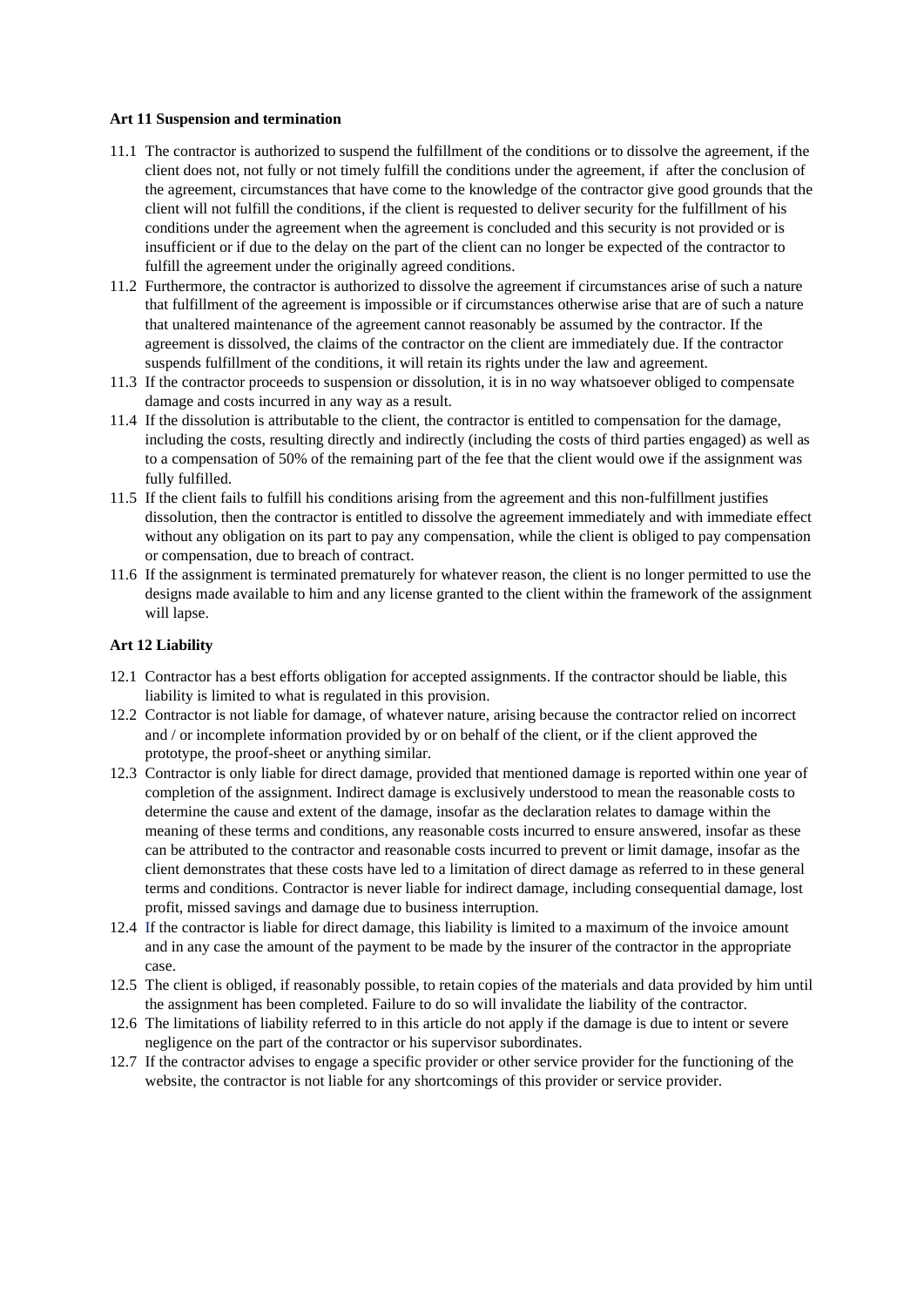### **Art 13 Force majeure**

- 13.1 The parties do not have to comply with an obligation if they are hindered by circumstances that cannot be attributed to fault, and - according to the law - even if a legal act or generally accepted belief is at their expense.
- 13.2 Force majeure means in addition to what is understood by law and case law all external causes, foreseen or unforeseen, on which the contractor cannot exert influence, but as a result of which it is unable to fulfill its obligations. Strikes in the company of the contractor, illness and / or incapacity for work are also included.
- 13.3 Contractor also has the right to invoke force majeure if the circumstance that prevents (further) fulfillment occurs after he should have fulfilled his obligations.
- 13.4 Parties can postpone their obligations during the situation of force majeure. If the situation of force majeure lasts longer than two months, all parties may dissolve, without any obligation to pay compensation to the other party.
- 13.5 If at the time of force majeure the contractor has already partially fulfilled his obligations or will he be able to fulfill them, he may declare this part. The client will then pay this invoice as if it were a separate assignment.

### **Art 14 Security and responsibilities**

- 14.1 Contractor will make every effort to perform the services with due care, in accordance with the agreements and procedures laid down in writing with the client.
- 14.2 The client must take sufficient protective measures to protect its own information and data security, using for example, a virus scanner, firewall and periodic passwords.
- 14.3 The client is at all times responsible for the correctness of the stored data entered and used by the client.
- 14.4 The client guarantees to the contractor the correctness of all information that he or she provides to the contractor in the context of the work in the agreement that the contractor needs to be able to perform.
- 14.5 Contractor will carefully store and keep all information and files received from the client during the term of the agreement and will take all reasonable measures to prevent unwanted access to this information.
- 14.6 The functionalities, properties, characteristics, etc. of the to be developed website will be recorded in writing by the parties. The size of the contractors obligations is exclusively determined by what the parties have agreed in writing.

### **Art 15 Complaints and warranty**

- 15.1 The client must complain with regard to visible defects no later than 7 days after delivery via [info@staalwit.nl,](mailto:info@staalwit.nl) failing which any claim against the contractor will lapse.
- 15.2 Complaints regarding invisible defects with regard to webshops must be made no later than 1 month after delivery of the service via [info@staalwit.nl.](mailto:info@staalwit.nl) Defects found by the contractor will be remedied by the contractor free of charge.
- 15.3 If a complaint is justified, the delivered products or services will be adjusted or replaced in consultation 1 month after deliver[y info@staalwit.nl](mailto:info@staalwit.nl)
- 15.4 Contractor reserves the right to make any crediting resulting from return shipments, after deduction of fifteen percent of the price of the returned products. Contractor will repair any material and manufacturing defects in the equipment, as well as in parts supplied by the contractor in the context of warranty or maintenance to the best of its ability, if these have been reported in detail to the contractor within that period.
- 15.5 The warranty obligation lapses if these errors are wholly or partly the result of incorrect, careless or incompetent use, external causes such as fire or water damage, or if the client changes the equipment or the parts without the permission of the contractor that have been delivered or applied by the contractor in the context of warranty or maintenance.
- 15.6 Work and costs of repair outside the framework of this guarantee will be charged by the contractor in accordance with the usual rates.